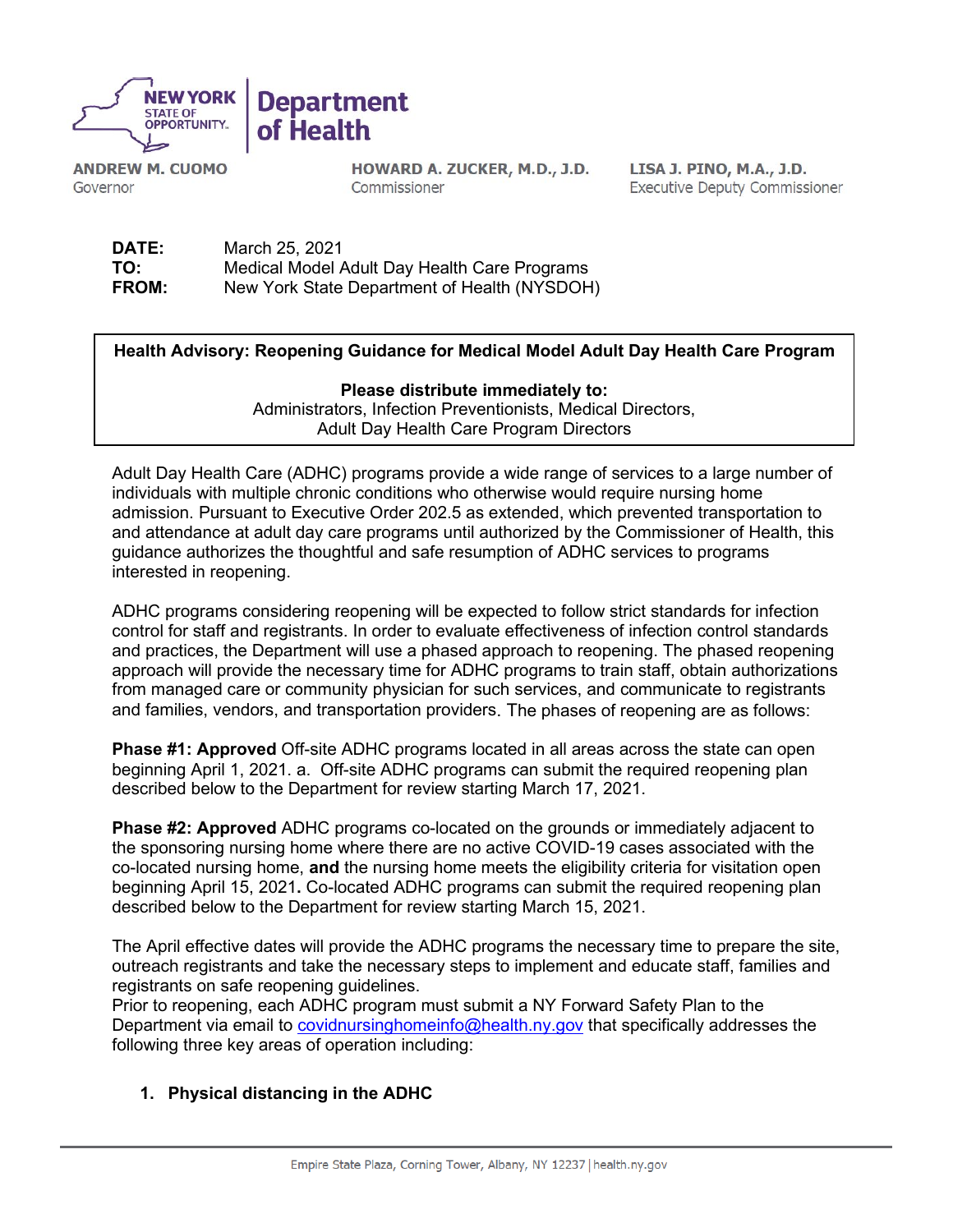To open, each plan submitted by the ADHC program must contain policies and procedures that ensure:

- That all activities adhere to the 6 ft. social distancing requirements between staff and registrants, unless otherwise required for safety or core function activity;
- That all tables and chairs be arranged to allow for seating 6 ft. apart for meals and group activities;
- That ADHC registrants not engage in communal dining with nursing home residents until further notice;
- That ADHC registrants do not engage in activities with nursing home residents until further notice; and
- That all registrants be socially distanced 6 ft. apart and wear a face mask or face covering as medically tolerated and no ADHC visitors be permitted until further notice.

## **2. Infection control, including screening of registrants, staff, and visitors**

ADHC providers will follow program-specific infection control policies and follow Executive Orders and DOH guidance on staff testing, registrant screening, and visitor policy until further notice. ADHC providers co-located on the grounds or immediately adjacent to the sponsoring nursing home are considered staff for the purposes of staff testing pursuant to Executive Order 202.88 as modified and extended, as well as associated directives from the Department. In addition to these policies, to open, each ADHC program will ensure:

- Proper supply of PPE for staff and registrants is onsite;
- Program follows DOH and CDC guidance on cleaning and disinfection of all hard surfaces;
- All registrants except those who have recently recovered as detailed below must have proof of a negative baseline COVID-19 test performed no more than three (3) days prior to attending the registrant's first session. PCR or antigen testing is acceptable. Results of that testing shall be available and maintained on file with the ADHC program;
- All registrants who had a positive COVID-19 diagnostic test within the three months before the first session must have met either the criteria for discontinuation of home isolation or discontinuation of transmission-based precautions, as appropriate and based on those criteria in force at the time. Such registrants who have fully recovered from COVID-19 within the previous three months should not be required to test prior to attending and if exposed to COVID-19 and asymptomatic do not need to quarantine, consistent with DOH and CDC guidance on quarantine.
- Prior to the initiation of services, each willing ADHC registrant eligible for the COVID-19 vaccine must be assisted in obtaining such vaccination and a record of vaccination will be maintained onsite at the program site and made available upon the Department's request. Vaccine declinations must be tracked by and maintained on file with the ADHC program.
- Each registrant and staff member is screened upon arrival to the program in an area separate from the program space in accordance with DOH and CDC guidelines;
- Staff follow DOH and CMS guidance on proper use of PPE when caring for registrants and follow the core principles of infection control and prevention;
- All registrants are free from communicable disease upon return to program;
- All staff wear a mask during operating hours;